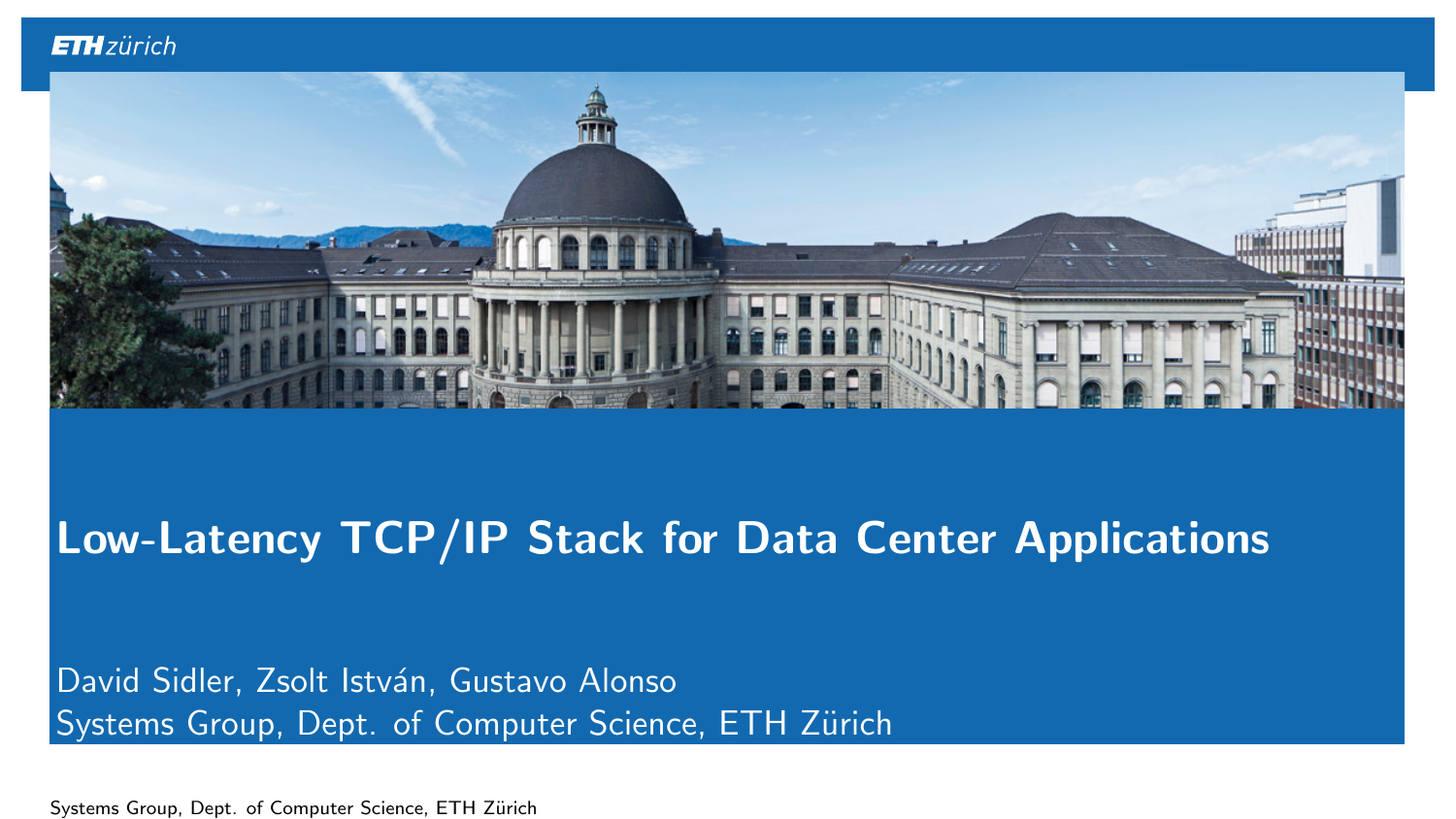# Original Architecture [1]

#### Scalable 10 Gbps TCP/IP Stack Architecture for Reconfigurable Hardware

| David Sidler, Gustavo Alceno      | Michaela Blott, Kimon KamacKees Vissers     | Raymond Carles         |
|-----------------------------------|---------------------------------------------|------------------------|
| System Group                      | Xilax Roquet                                | Dept. of Electrical    |
| Dept. of Computer Science         | Dublin, Indust                              | & Camputer Freeingerin |
| <b>STH Zirich</b>                 | & San Jose, CA                              | Campric Millon Univers |
| [davidler, alonsed-@inf.etha.ch.] | (rabbet, kinson), kees, vissen) @xilins.com | scarker@eco.com.edu    |

Alvance-TCP/IP is the proforminant communication protocol in modern networks but also one of the most demanding.<br>Consequently, TCPIP official is becoming increasingly popular with standard network interface each. TCPIP Official Engines have also emerged for FPGAs, and are being offered by vendors out as Intitus, Franchofer BHL PLDA and Dist Group, With the board confucility between this framework boarders than them. the torget application being high-frequency trading, these implications focus on low latincy and support a limited somine<br>countables focus on low history and support a limited somine<br>resulting can potentially be accelerate trains car potentially be accelerated mode as FPLA case TCP<br>with high scoles count is available inside the fabric. This way,<br>a network-stucked FPGA on ingress and spress to a CPU can a prevento considerar con la concernitura composición incontradad of many others in addition to running the complete network. stack.<br>This paper intendance a novel accidents<br>or for a DOSI paper inter TCDSP stack for FPS/As that can usele with the non-<br>ber of sensions and thereby addresses these new opplications, **Wack** 

co-moving applications (2) As a rest), TCPIP effood is increasingly integrated into As a resel. TCP/IP effored is necessaryly integrated into<br>announce analysis and Castro of the major syndical stable as<br>IFI (13), TCP/IP Officed Equivor (CEs) have also energed<br>TI (13), TCP/IP Officed Equivors (TCEs) have a HHL PLDA and Dini Group [4], [5], [6], [7]. However, they mm, runs and tom soop 141.151.192.173. movement more<br>importantism target high frequency trading which is driven constraint spoisn support as we coplain further in section II Our design aims to expan the applicability of PPGAs b creating a firstble architecture that in addition to delivering fail line rate throughput, can also scale to high session counts an essential prever iste to deployment in networked servers is the context. Become shipper that TCRID hotels and the box CPU, the solution sints to accelerate applications such as excrypton, comparaton, memcached [9] or higher-level protocol processing such as JMS [10] by pashing the TCP termination completely inside the PPGA. This enables accelention through reconfigurable logic for potentially thousands

We prototyped the design on a VC709 development board, Tre prototyped the design on a VC/VP development toned.<br>domandroling.computibility with relating rational infontractors.<br>coerning at full 14 Ghas throughput full-duplex while supporting 19,000 seators: Finally, the design has been described primarily using high-level synthesis, which servicents development time 1. INTRODUCTION

and improves maintainability.

TCP/IP is the conversions of modern network communiations with its support for reliable data transfer including flow control, congestion avoidance, duplicate data suppression

To maximize the stack's applicability, it was countied to creata flexible solution that allows to efficiently and easily adapt the design to different congestion avoidance schemes, potentially est of order processing, etc., while using a minimal resource footprint. To achieve this, we adopted a C++ based design flow using high-level synthesis (HLS) that simplifies the design makes it more fissible and easier to custo

 $\blacksquare$  10 Gbps bandwidth TCP/IP stack

- Supporting thousands of concurrent connections
- Generic implementation as close to specification as possible
- Enables seamless integration of FPGA-based applications into existing networks

[1] Sidler et al., Scalable 10 Gbps TCP/IP Stack Architecture for Reconfigurable Hardware, FCCM'15, <http://github.com/dsidler/fpga-network-stack>

Systems Group, Dept. of Computer Science, ETH Zürich Fernando FPL'16, Lausanne | August 30, 2016 | 2 / 6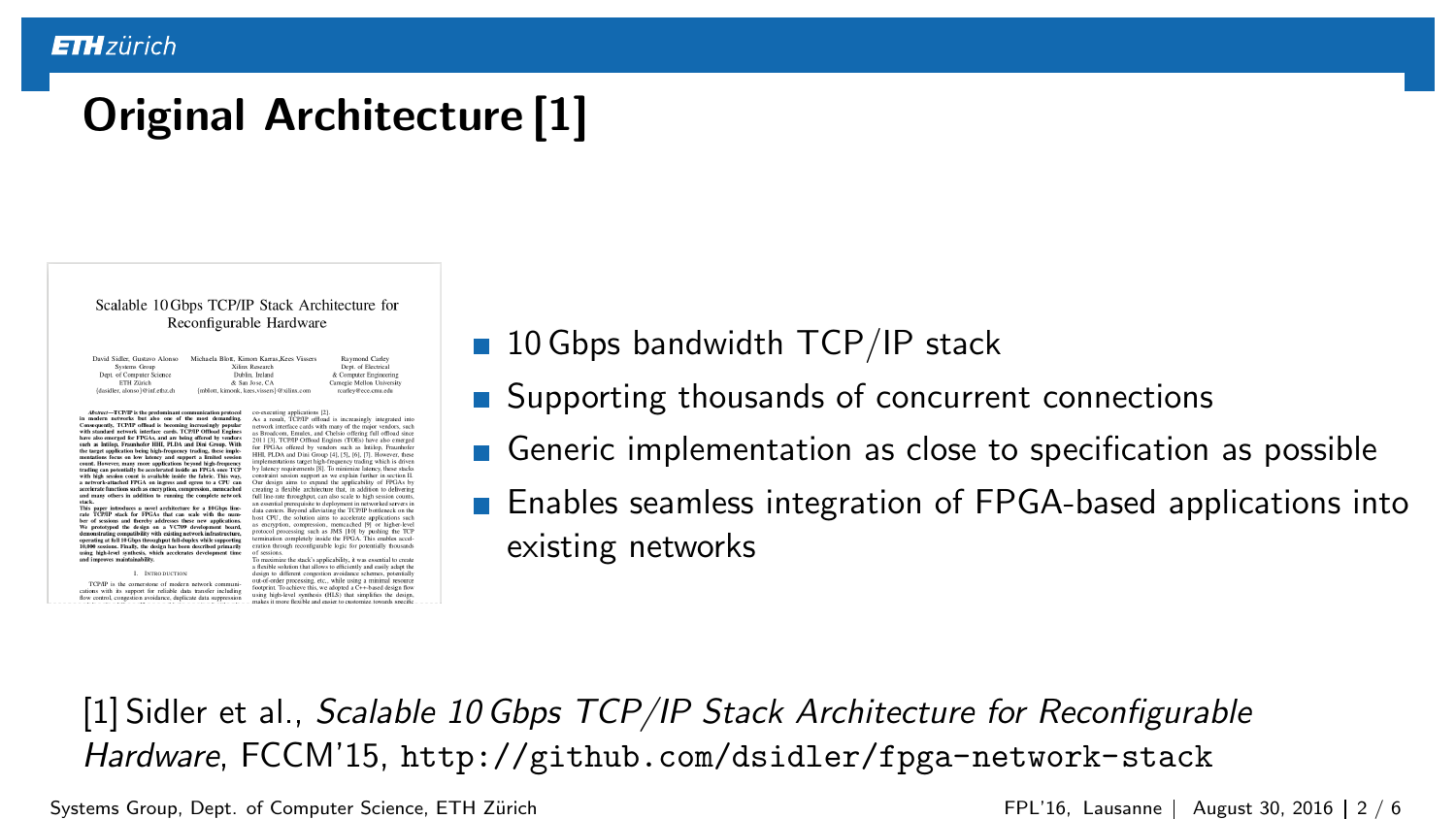### Application Integration

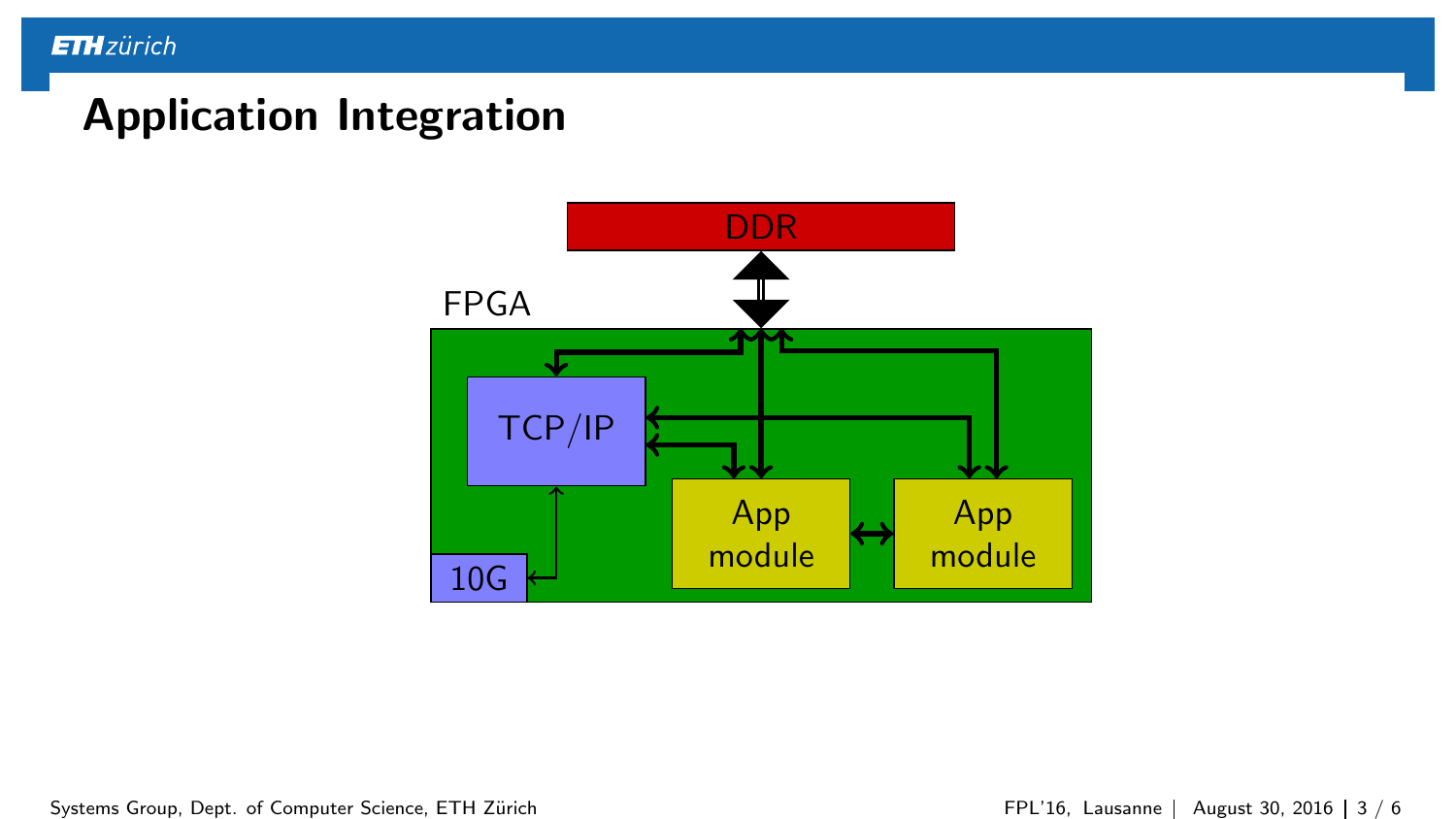# Application Integration



Memory bandwidth is shared among multiple modules  $\rightarrow$  potential bottleneck

Systems Group, Dept. of Computer Science, ETH Zürich FPL'16, Lausanne | August 30, 2016 | 3 / 6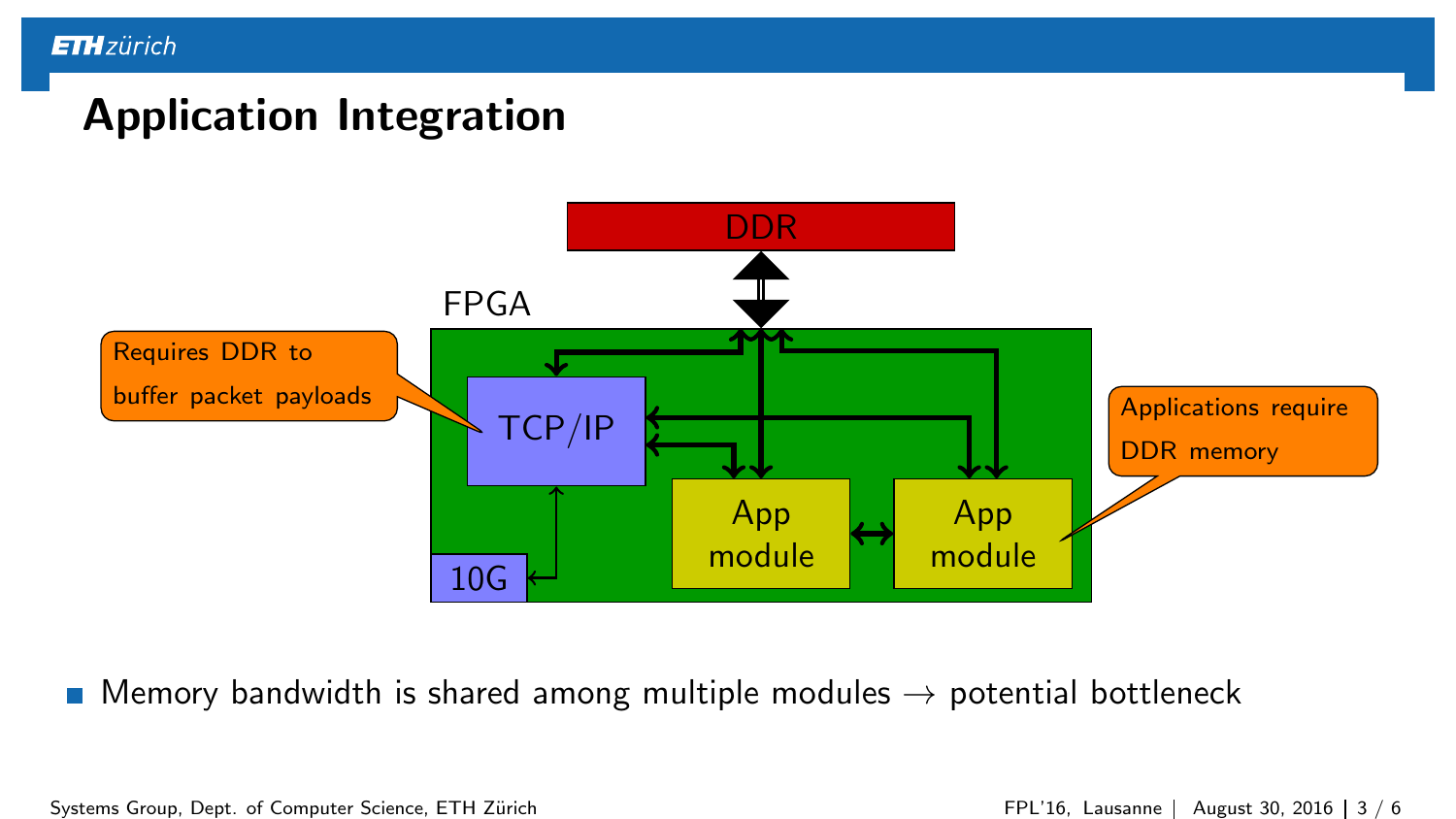# Application Integration



**Memory bandwidth is shared among multiple modules**  $\rightarrow$  **potential bottleneck** 

Distributed systems rely on very low latency  $\rightarrow$  to guarantee latency bounds to clients

Systems Group, Dept. of Computer Science, ETH Zürich FPL'16, Lausanne | August 30, 2016 | 3 / 6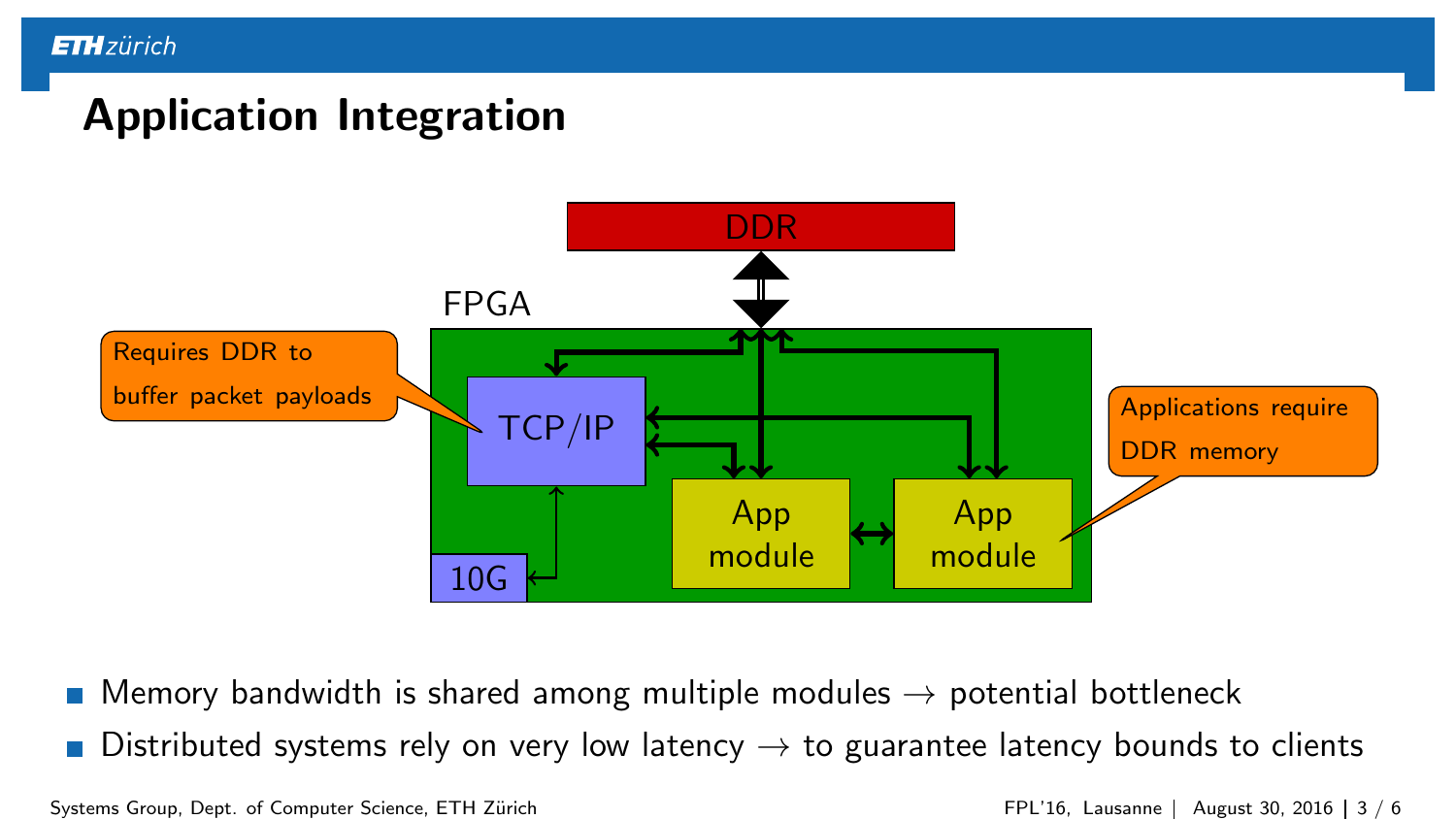# **Assumptions**

- **Application** 
	- Client requests fit into an MTU (maximum transfer unit)
	- Synchronous clients
	- **Application logic consumes data at line-rate**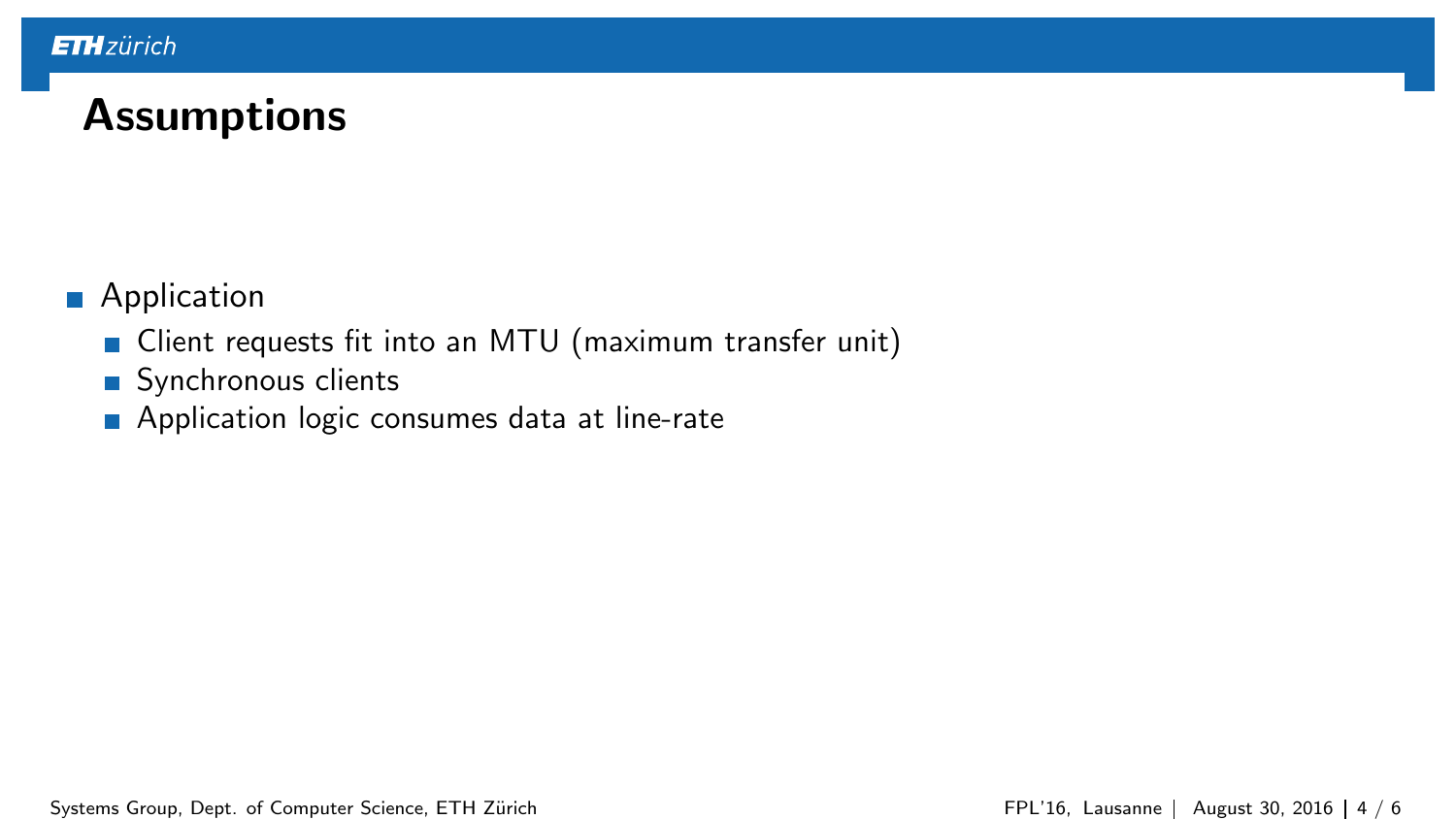# **Assumptions**

- **Application** 
	- Client requests fit into an MTU (maximum transfer unit)
	- Synchronous clients
	- **Application logic consumes data at line-rate**
- Data center network
	- $\blacksquare$  High reliability and structured topology
	- Data loss less common  $\rightarrow$  fewer retransmission  $\overline{\phantom{a}}$
	- **Packets are rarely reordered**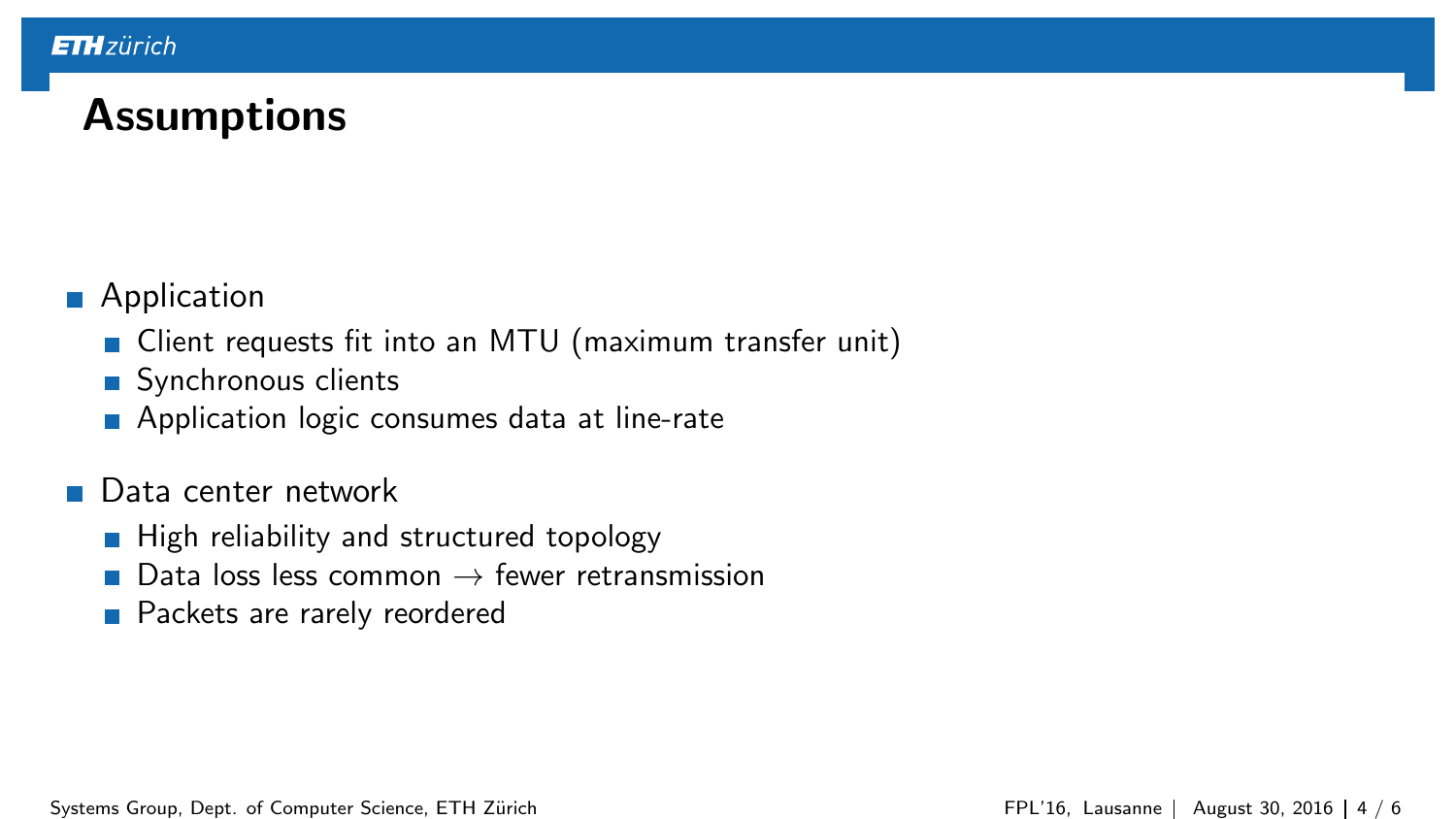### Optimizations for Data Center Applications

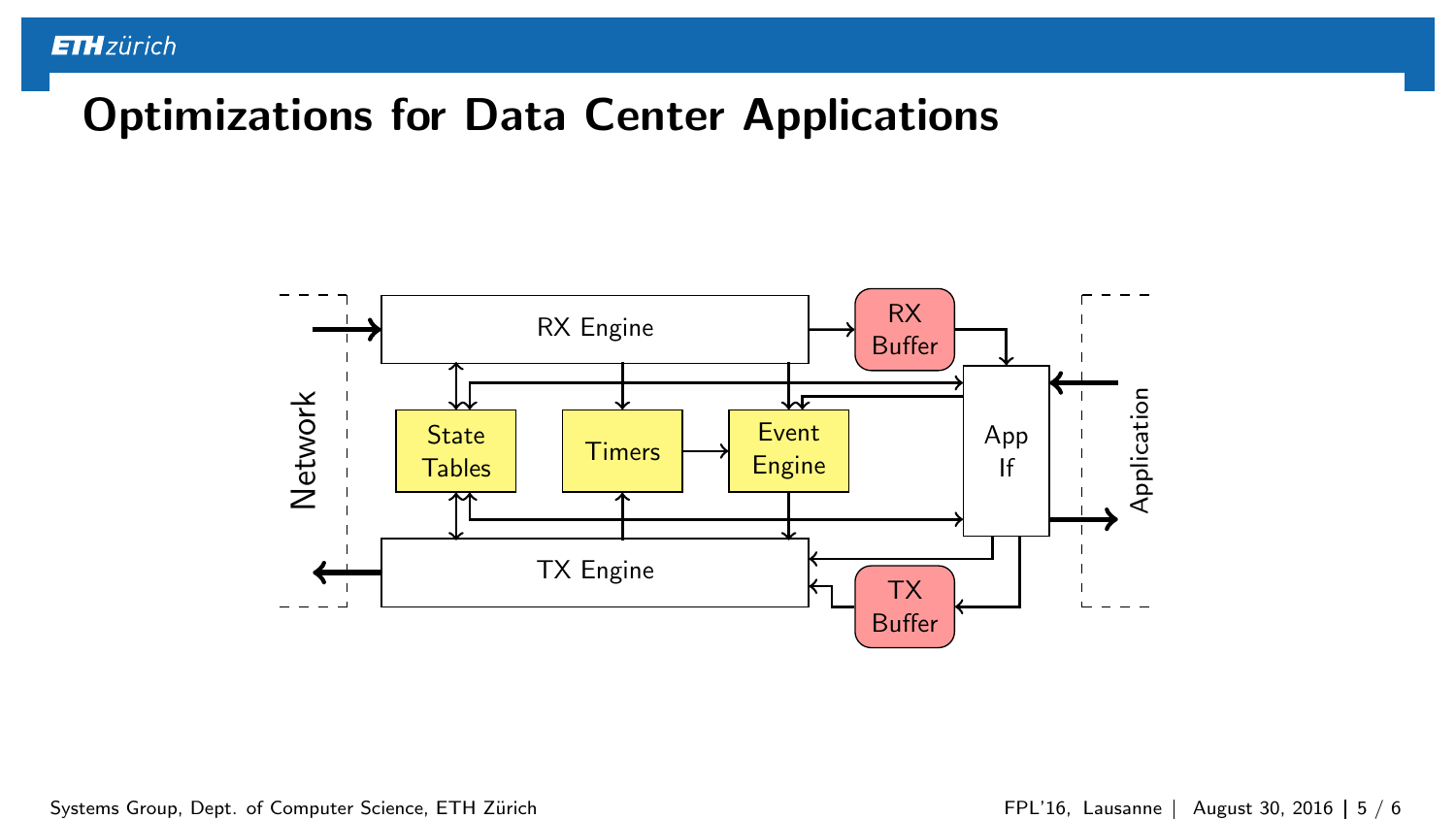# Optimizations for Data Center Applications



Systems Group, Dept. of Computer Science, ETH Zürich FPL'16, Lausanne | August 30, 2016 | 5 / 6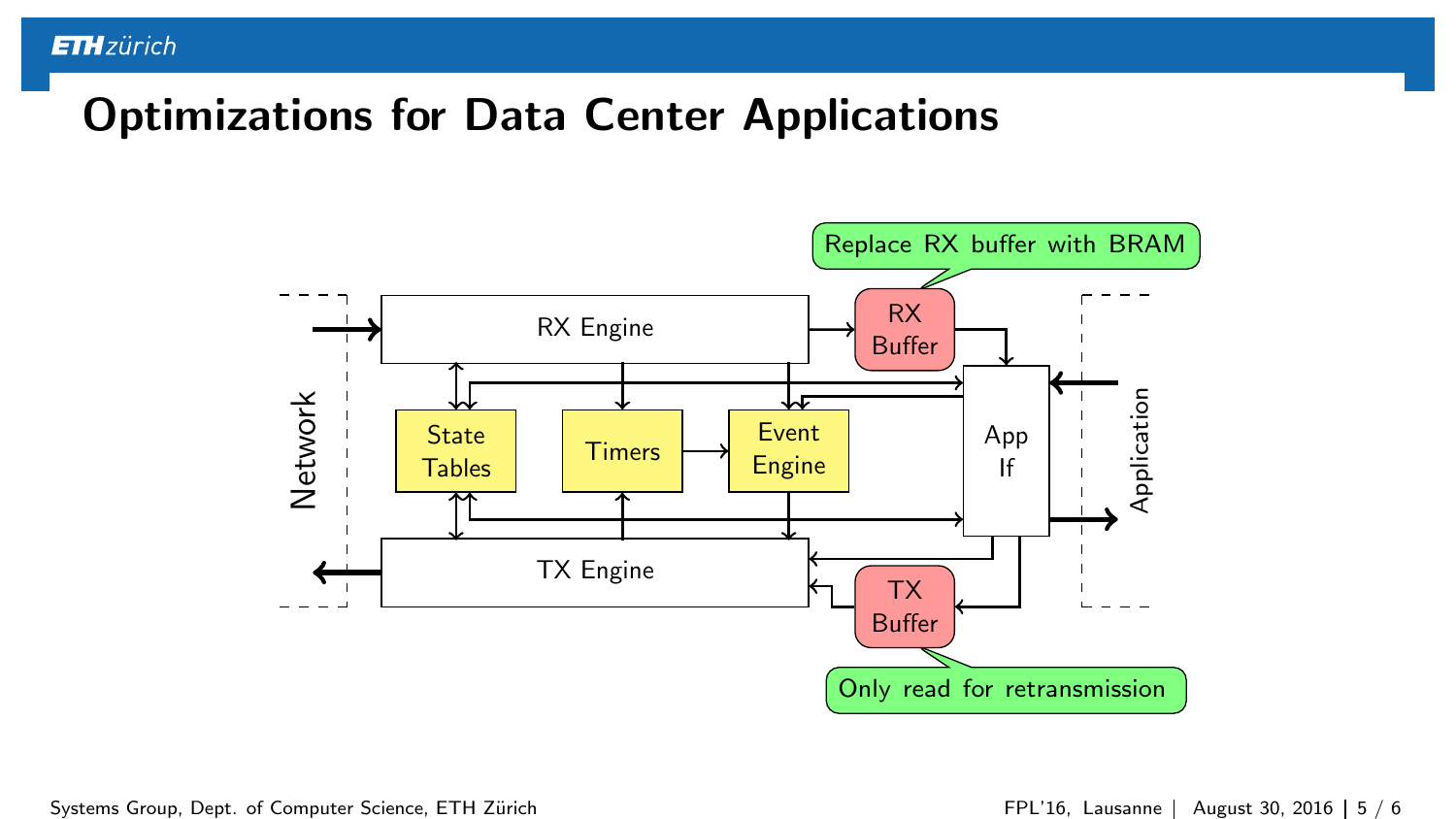## Optimizations for Data Center Applications

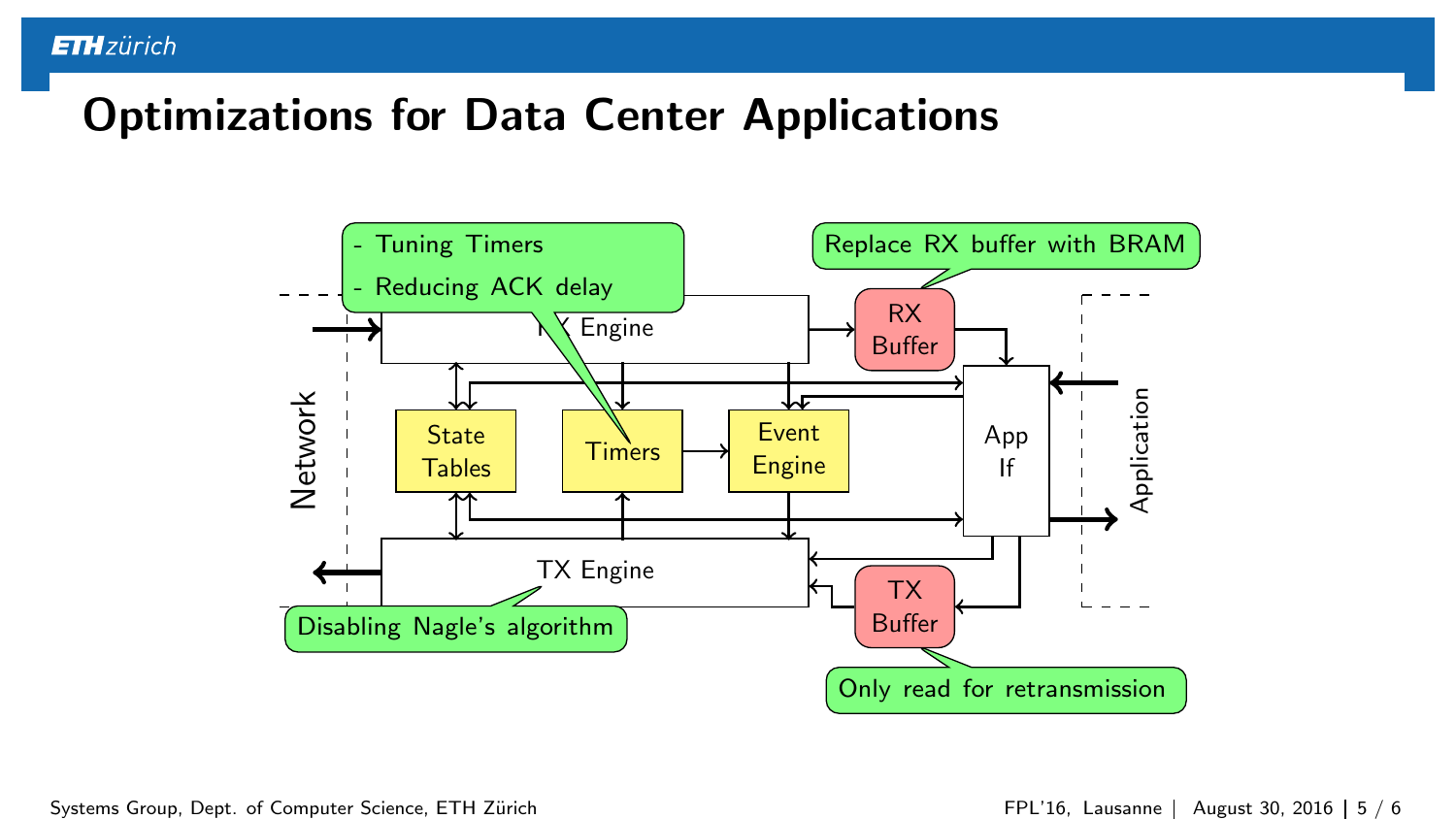

### Results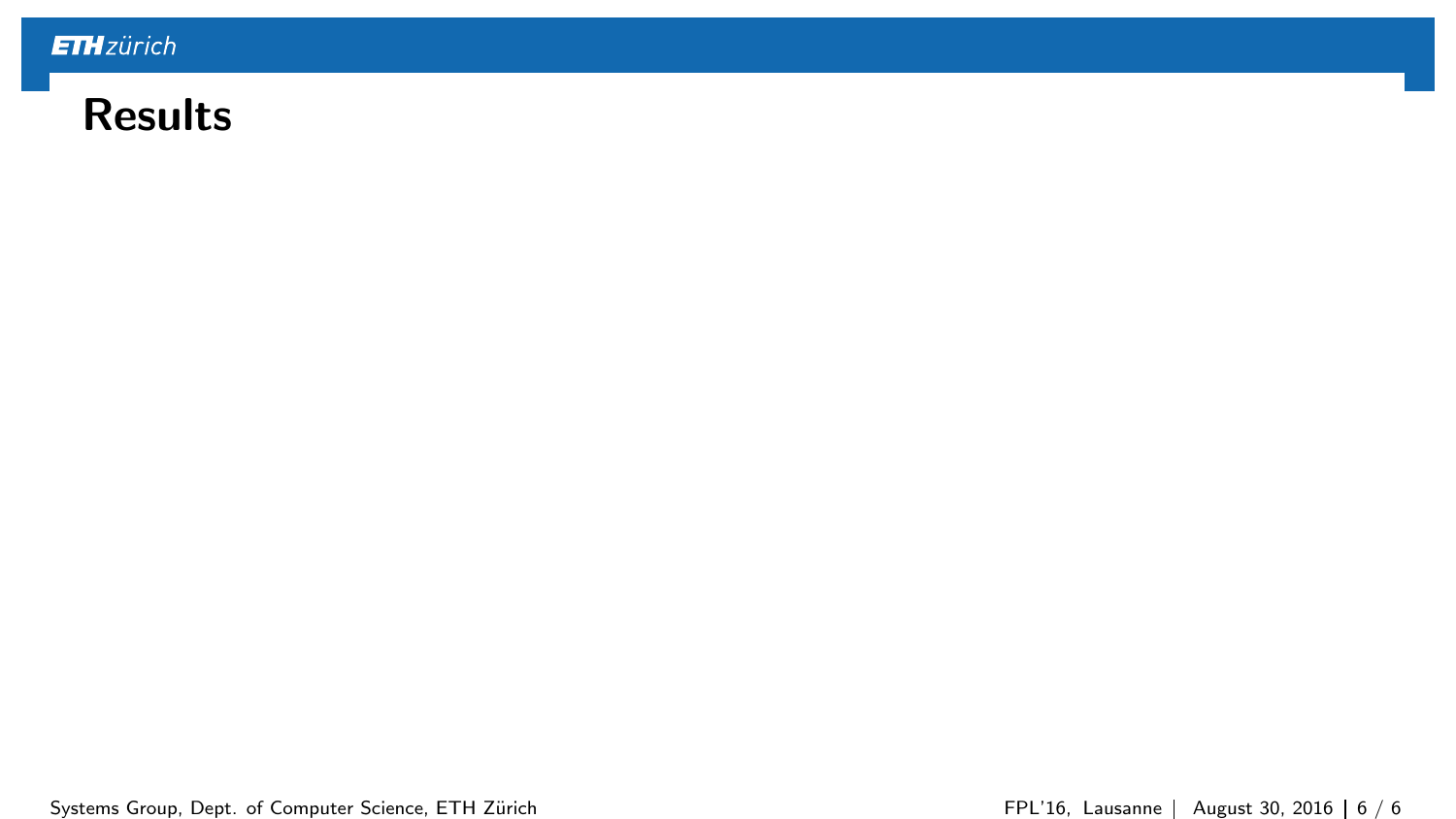# **Results**

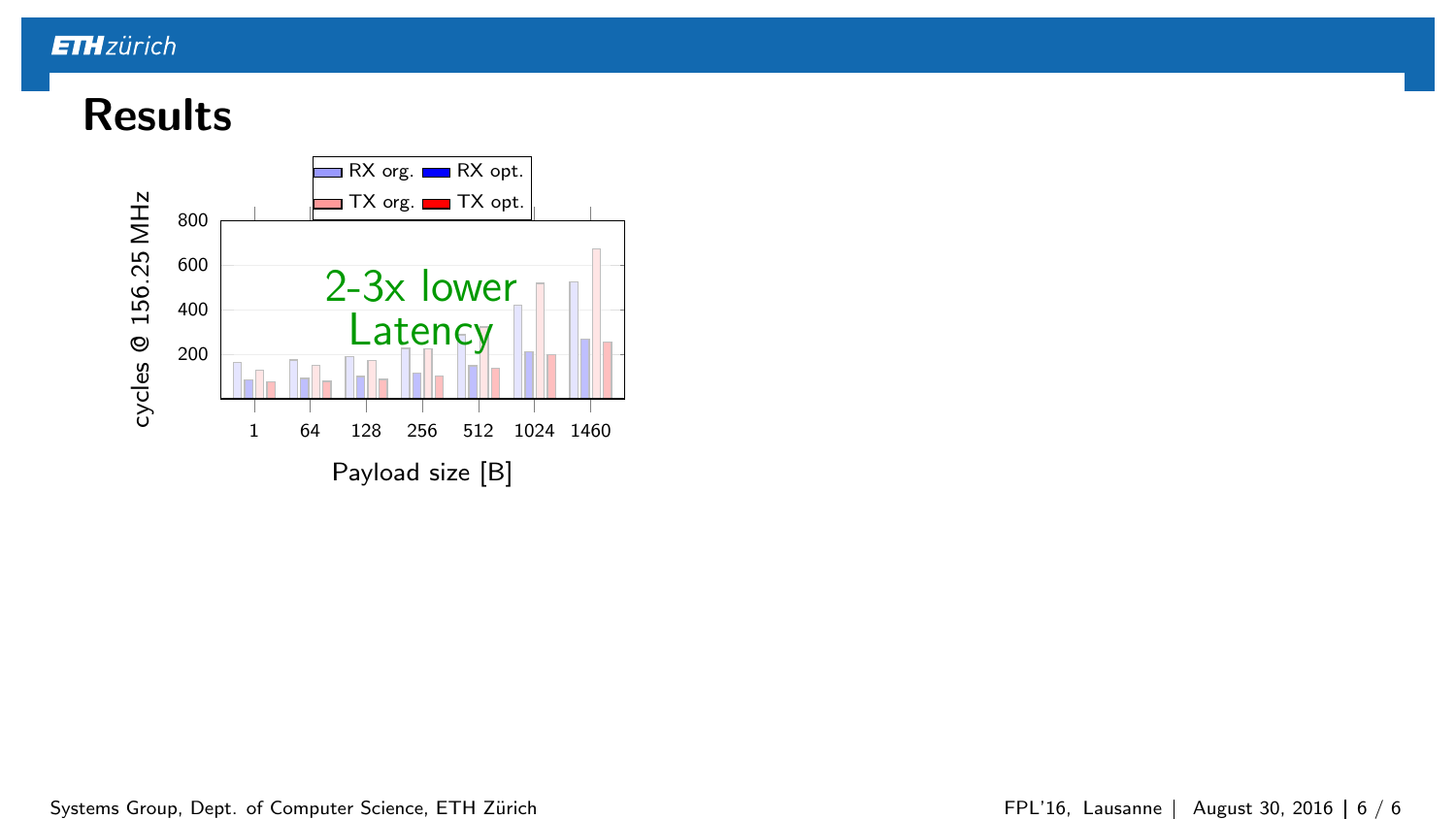# Results

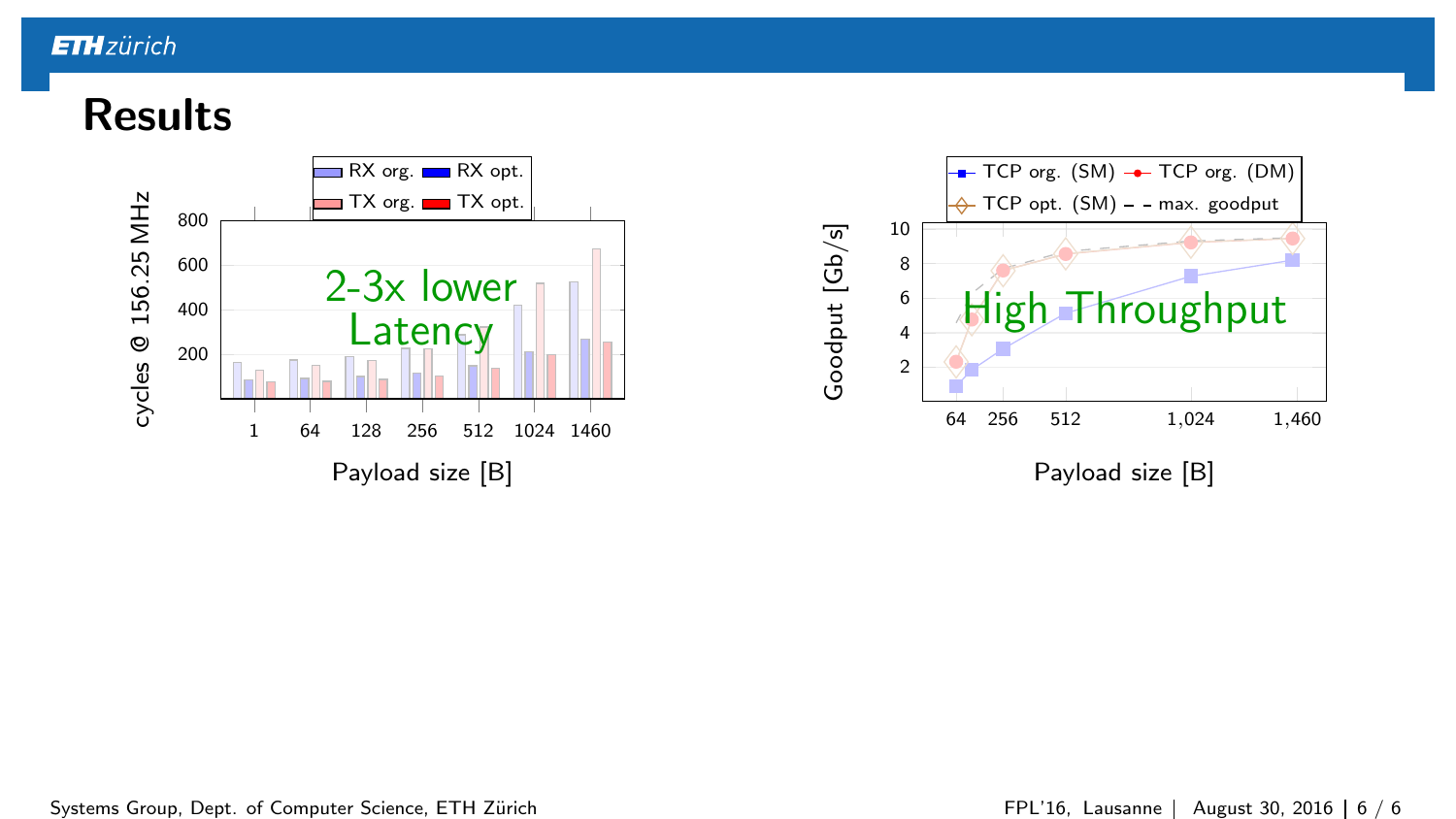# Results



|          | Mem. allocated | Mem. bandwidth |
|----------|----------------|----------------|
| TCP org. | 1,300 MB       | 40 Gbps        |
| TCP opt. | 650 MB         | 10 Gbps        |
| Diff     | $-50\%$        | $-75%$         |

Systems Group, Dept. of Computer Science, ETH Zürich FPL'16, Lausanne | August 30, 2016 | 6 / 6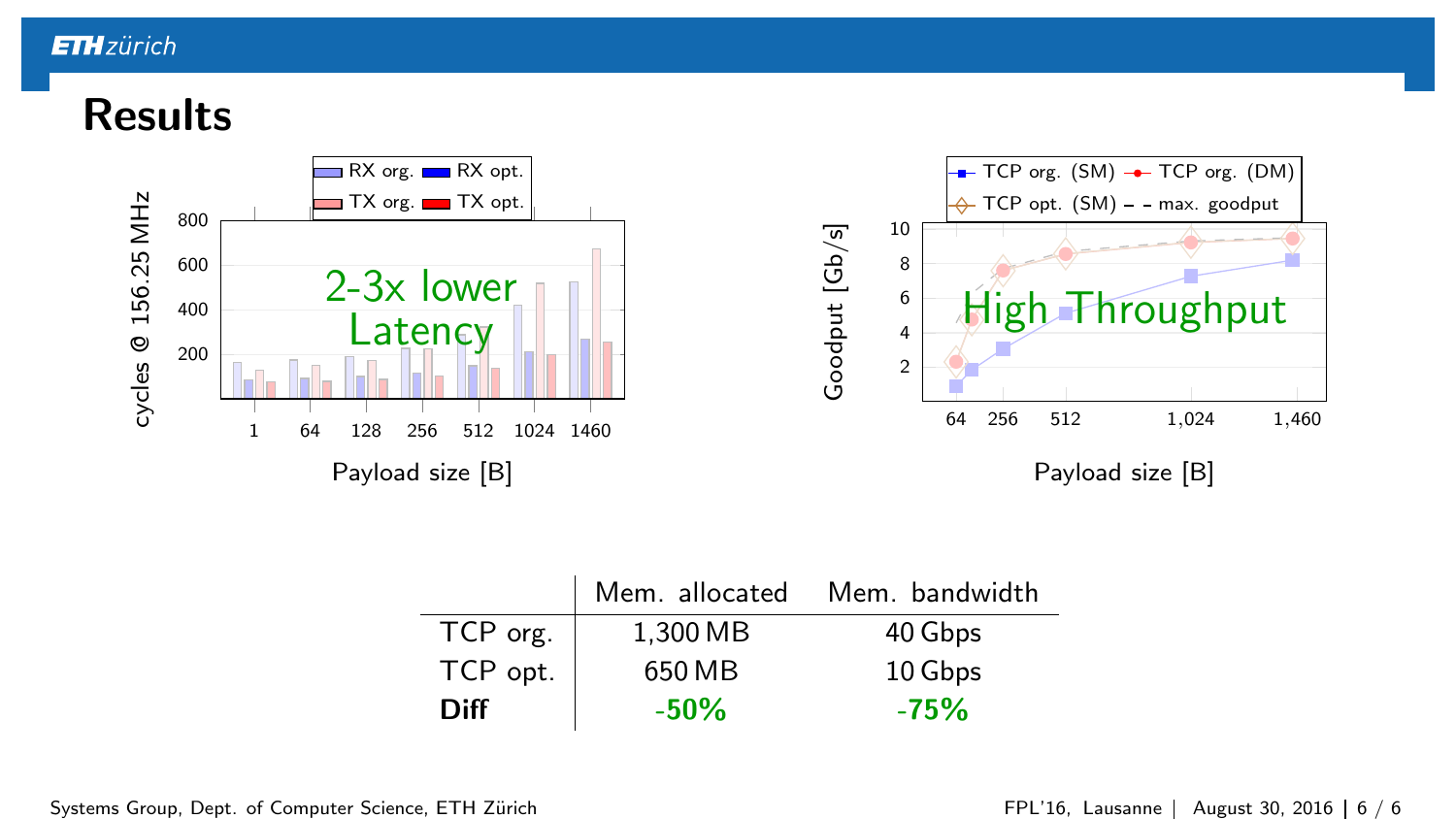# Results



These results en[abled a consistent distributed key-value store \[2\]](http://github.com/dsidler/fpga-network-stack)

|             | Mem. allocated | Mem. bandwidth |
|-------------|----------------|----------------|
| TCP org.    | 1.300 MB       | 40 Gbps        |
| TCP opt.    | 650 MB         | 10 Gbps        |
| <b>Diff</b> | $-50\%$        | $-75%$         |

[2] István et al., Consensus in a Box: Inexpensive Coordination in Hardware, NSDI16<br>In FPL'16, Lausanne | August 30, 2016 | 6 / 6 Systems Group, Dept. of Computer Science, ETH Zürich